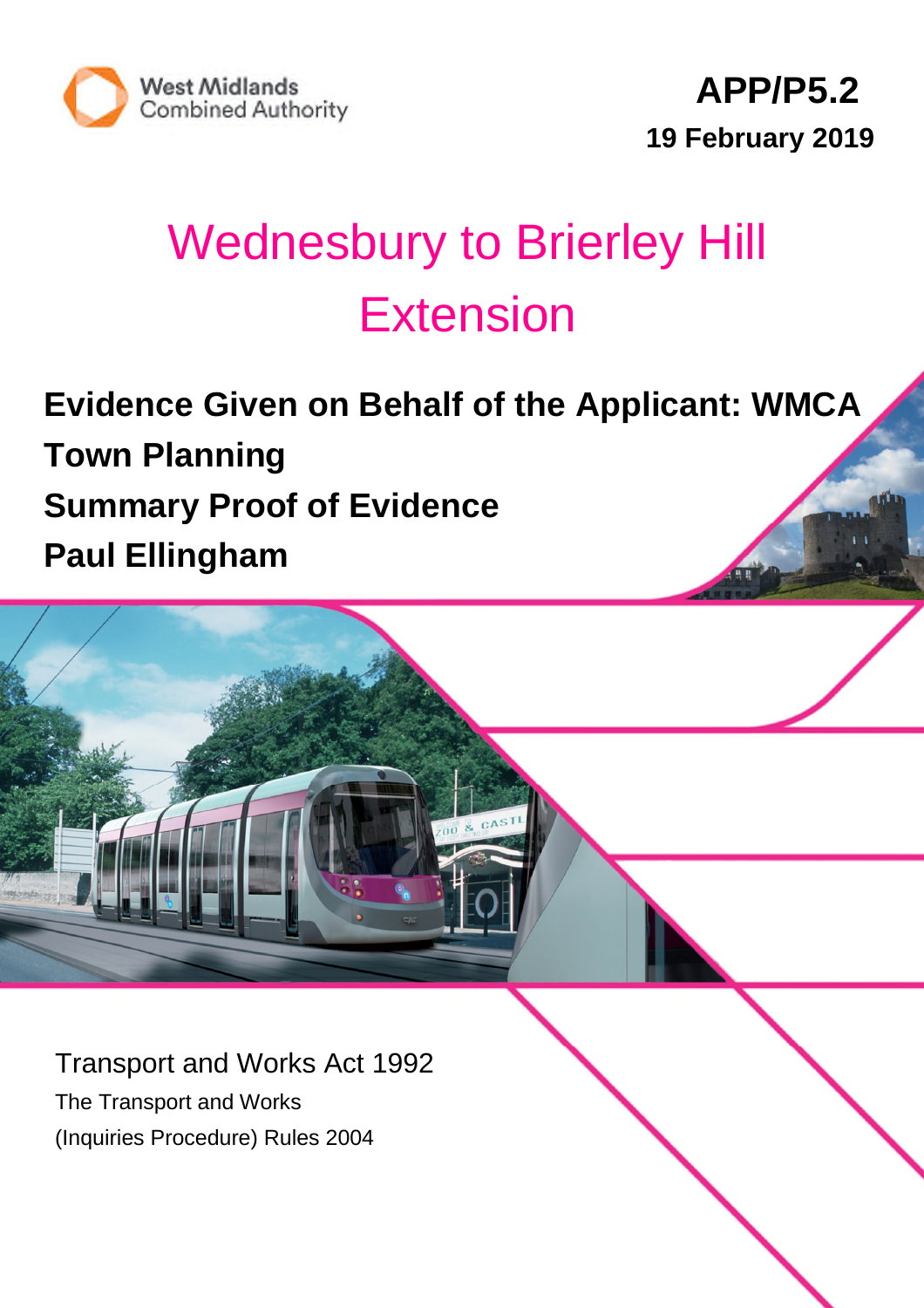#### **TRANSPORT AND WORKS ACT 1992**

#### **TRANPORT AND WORKS (INQUIRIES PROCEDURE) RULES 2004**

#### **Evidence on behalf of**

#### **West Midlands Combined Authority**

#### **MIDLAND METRO (MIDLAND METRO WEDNESBURY AND BRIERLEY HILL EXTENSION) ORDER**

**Summary Proof of Evidence**

**-of-**

**Paul Ellingham**

**Regarding**

**Town Planning**

**APP/P5.2**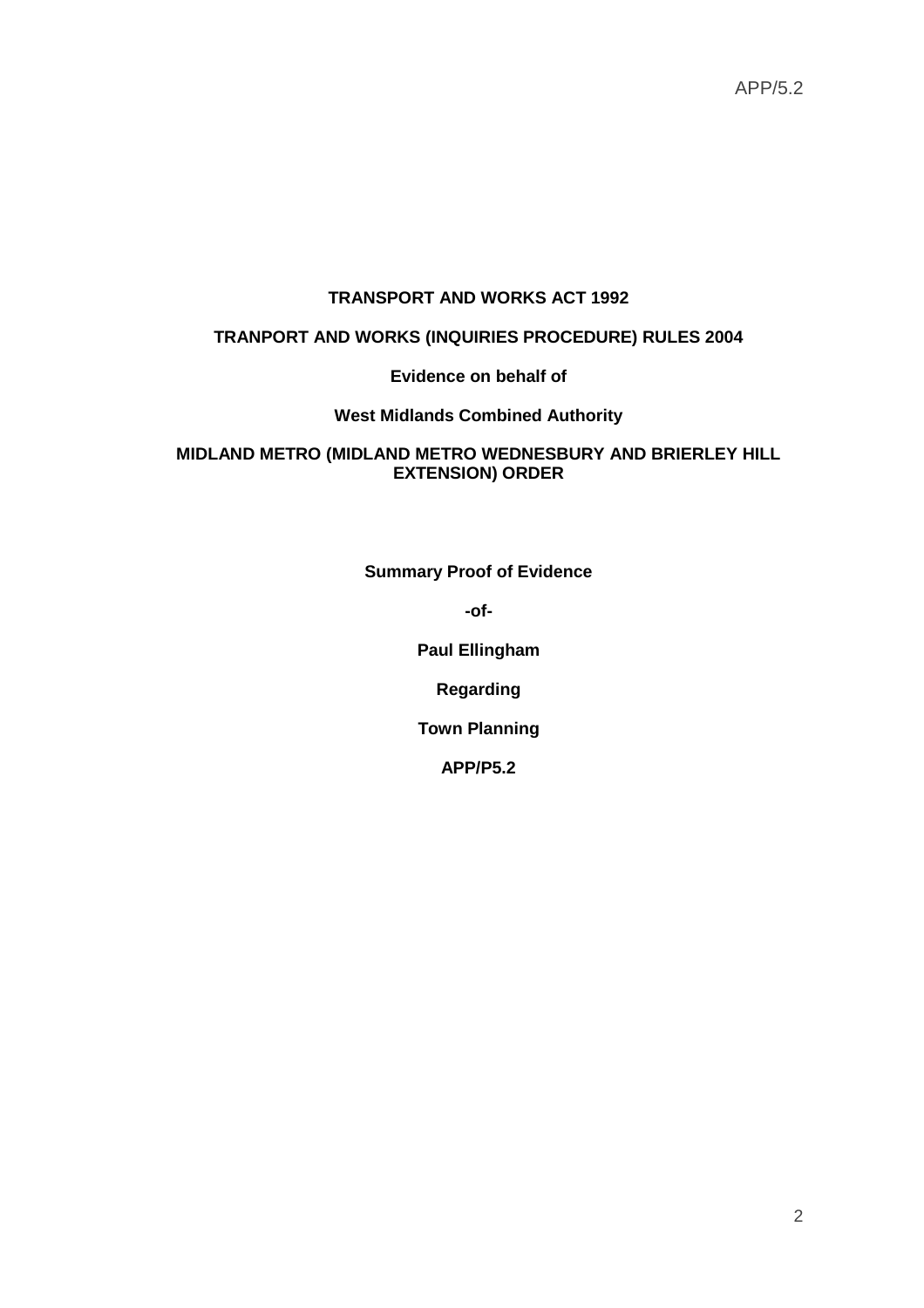#### **Contents**

|             | 3.3 <sub>1</sub> |  |  |  |  |
|-------------|------------------|--|--|--|--|
|             | $3.2^{\circ}$    |  |  |  |  |
| 3           |                  |  |  |  |  |
|             |                  |  |  |  |  |
| $2^{\circ}$ |                  |  |  |  |  |
|             |                  |  |  |  |  |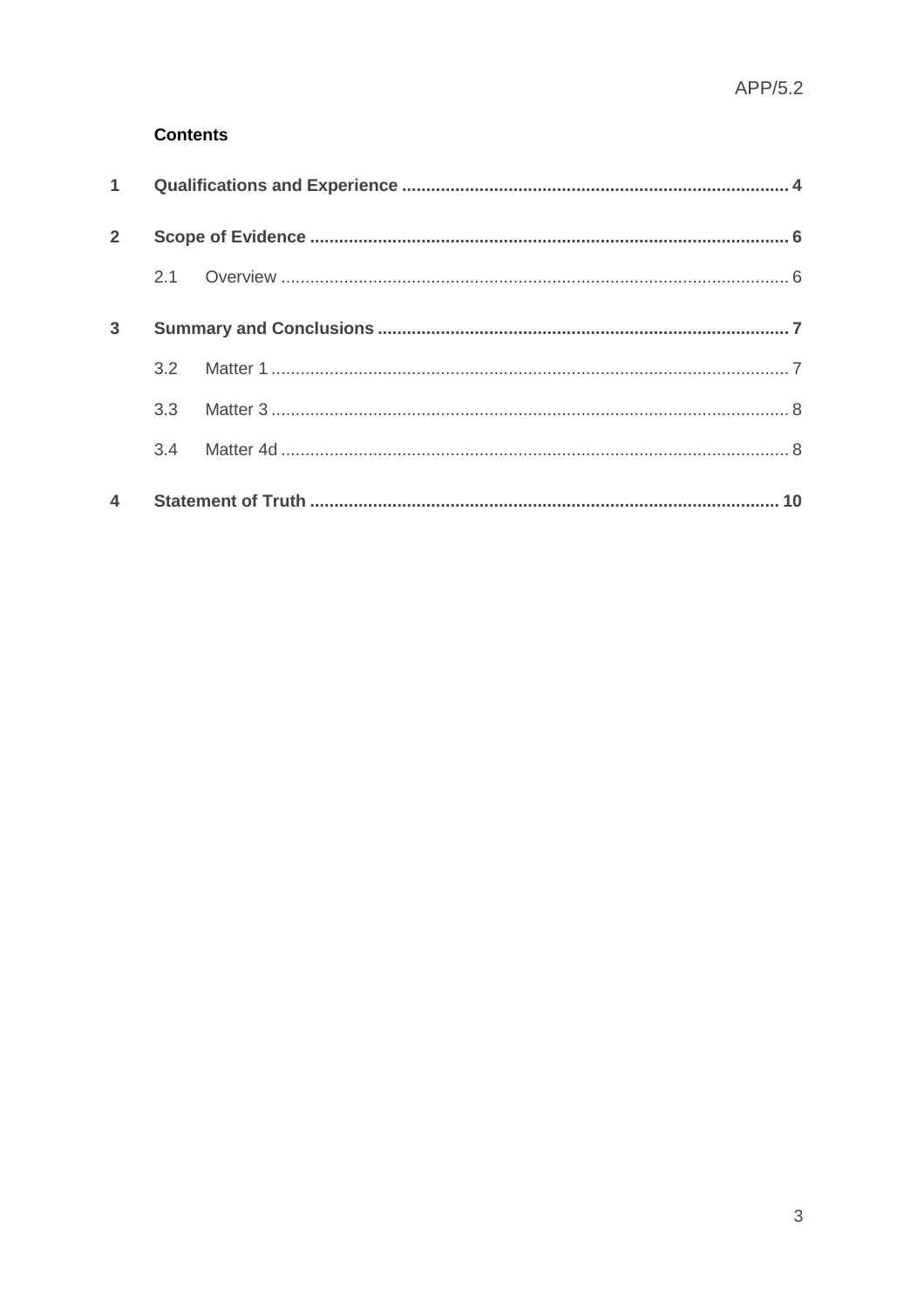### **1 Qualifications and Experience**

- 1.1.1 This evidence is prepared by Paul Ellingham MA Town Planning MRTPI.
- 1.1.2 I am instructed by the WMCA on a consultancy basis, whereby I provide specialist Town Planning advice in relation to the proposed Midland Metro (Wednesbury to Brierley Hill Land Acquisition) Order.
- 1.1.3 I hold an MA in Town Planning from the City of Birmingham University and have been a Member of the Royal Town Planning Institute (RTPI) since 1994. I have over 30 years of town planning practice in both the private and public sectors, with extensive experience in securing a range of consents for major infrastructure projects.
- 1.1.4 I am the national lead for Town Planning at Mott MacDonald, which is a global multidisciplinary environmental and engineering consultancy. I joined them in November 2015 as a Planning Director, heading up the Midlands Team and prior to that, I was employed as a Director with WYG between 2014 and 2015. Between 2007 and 2014, I was a Director of Alliance Planning and subsequently employed as an Associate Director with Alliance Planning between 2005 and 2007. I was previously employed by the West Midlands Passenger Transport Executive ("Centro") as Planning Team Leader between 2000 and 2005 and prior to that, as a Senior Planner between 1996 and 2000.
- 1.1.5 In my roles at Centro, I was responsible for all town planning and environmental related matters including securing consents for a range of major transport infrastructure projects. I was directly involved in the development of Midland Metro Line One and was a key part of the Centro Team for the promotion of the Midland Metro (Birmingham City Centre Extension) Order 2005 and the Midland Metro (Wednesbury to Brierley Hill and Miscellaneous Amendments) Order 2005.
- 1.1.6 Since moving into private consultancy in 2005, I have continued to provide town planning advice to Centro and, more recently, to the WMCA, on matters associated with various aspects of the Rapid Transit Network. For example, I have acted for the Centro and the WMCA as an expert witness for the Midland Metro (Birmingham City Centre Variation) Order 2015, the Midland Metro (Wolverhampton City Centre Extension) Order 2016 and the Midland Metro Birmingham City Centre Extension Order 2017.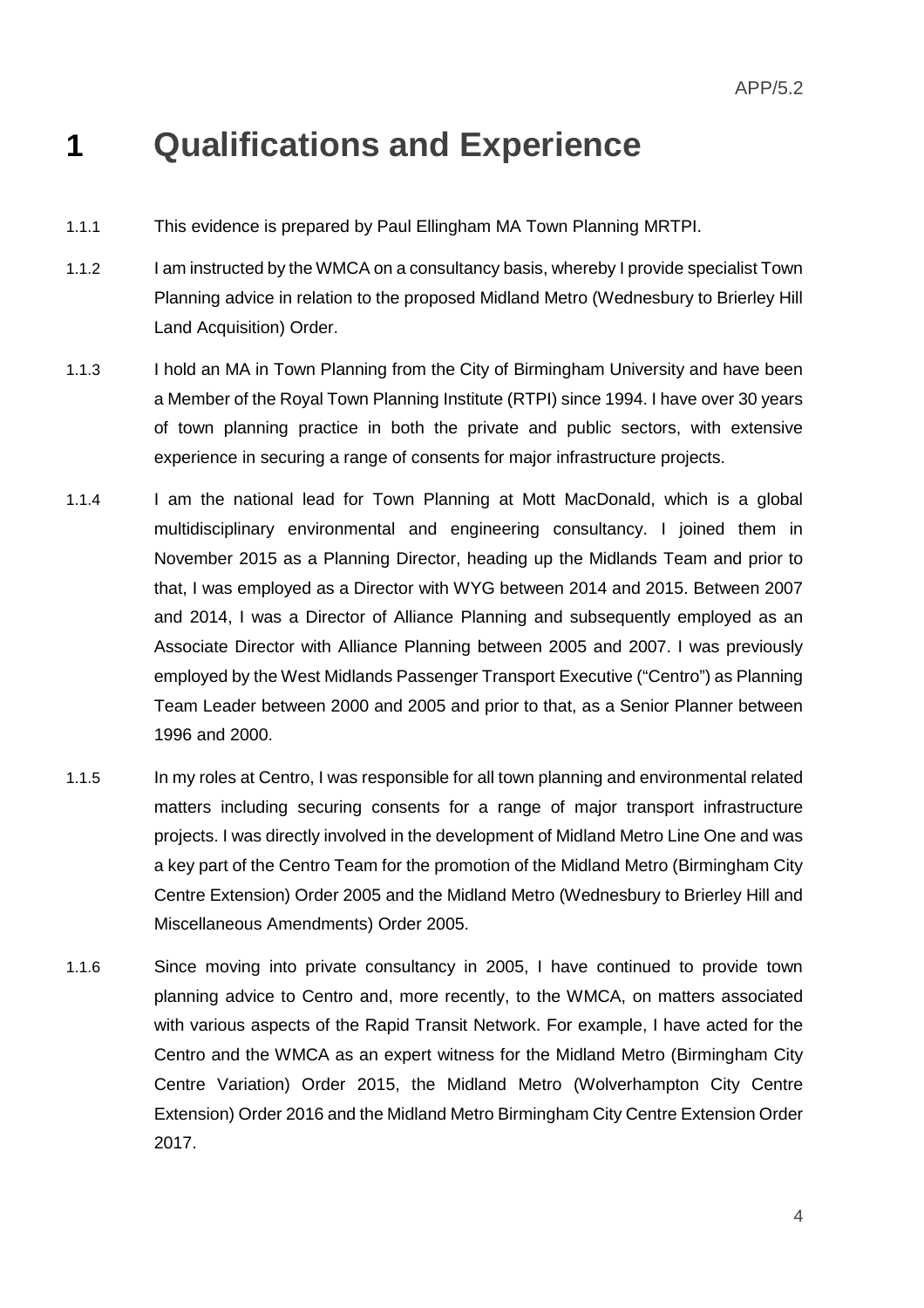- 1.1.7 I am therefore, familiar with the Transport and Works Act Order (TWAO) process and with the planning and environmental issues associated with the development of tramway infrastructure within the Black Country, and the wider West Midlands region.
- 1.1.8 The evidence I shall give is true, given in good faith and represents my professional opinion regarding the merits of the Midland Metro (Wednesbury to Brierley Hill Land Acquisition) Order.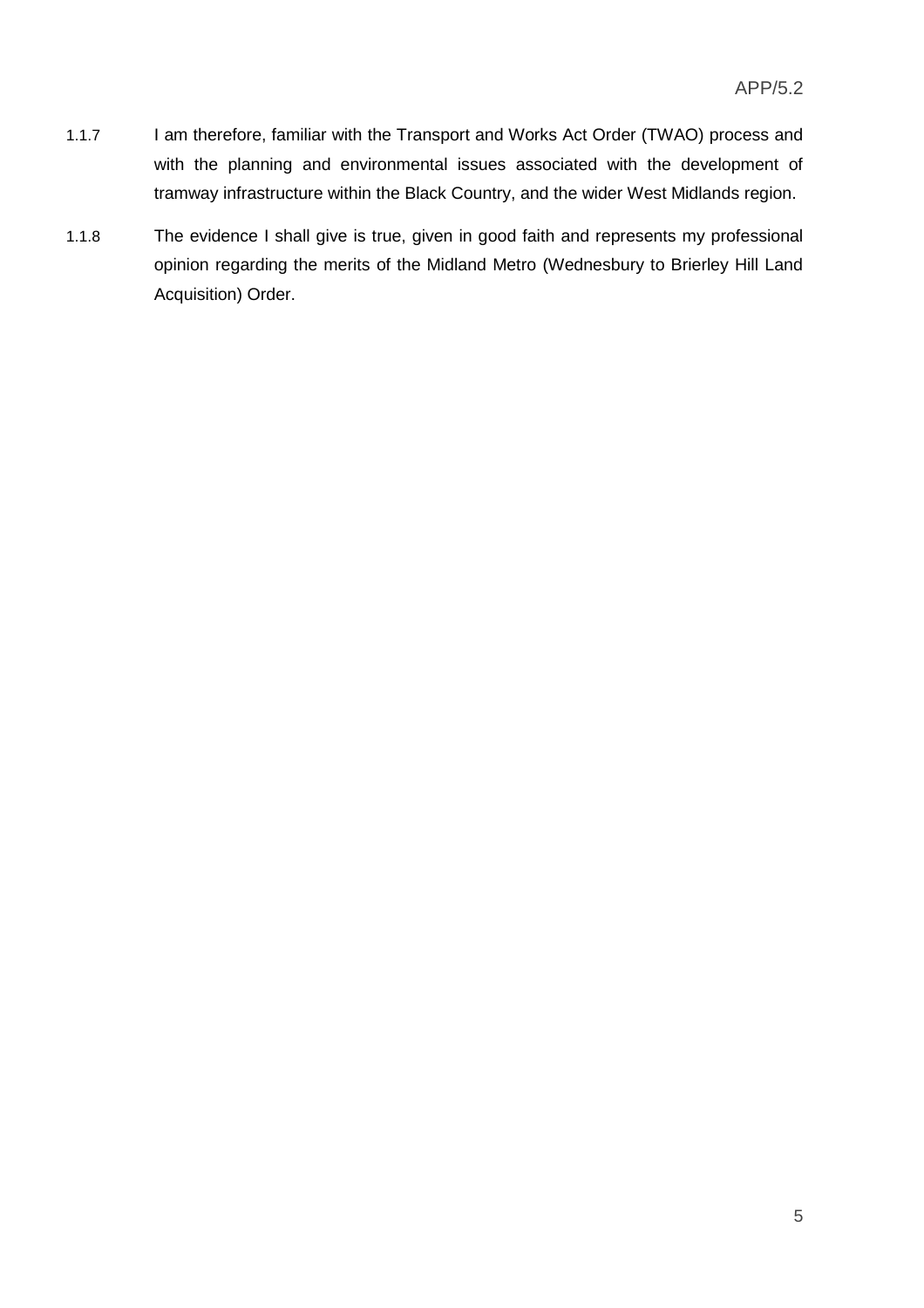# **2 Scope of Evidence**

#### **2.1 Overview**

- 2.1.1 My evidence covers the town planning and environmental matters associated with the proposed Midland Metro (Wednesbury to Brierley Hill Land Acquisition) Order Application ('WBHE' hereafter).
- 2.1.2 It considers compliance with the relevant planning and economic policies at national and local level, both adopted and emerging, in so far as they relate to the WBHE.

| <b>Matter Ref</b> | <b>Scope</b>                                                                                                                                                                                                      | <b>Section Ref</b> |
|-------------------|-------------------------------------------------------------------------------------------------------------------------------------------------------------------------------------------------------------------|--------------------|
| 1                 | Justification for the Scheme in terms of<br>national and local planning and economic<br>policies                                                                                                                  | 6.2                |
| 3                 | Benefits of the Scheme in terms of achieving<br>sustainable development (in particular the<br>contribution the Scheme makes to the<br>regeneration of the Black Country and wider<br><b>West Midlands Region)</b> | 6.3                |
| 4d                | Any measures proposed by WMCA to<br>mitigate any significant adverse impacts<br>arising from the powers of the proposed<br>Order and whether any such measures are<br>appropriate and sufficient                  | 6.4                |

2.1.3 In response to the Statement of Matters, I deal with the following: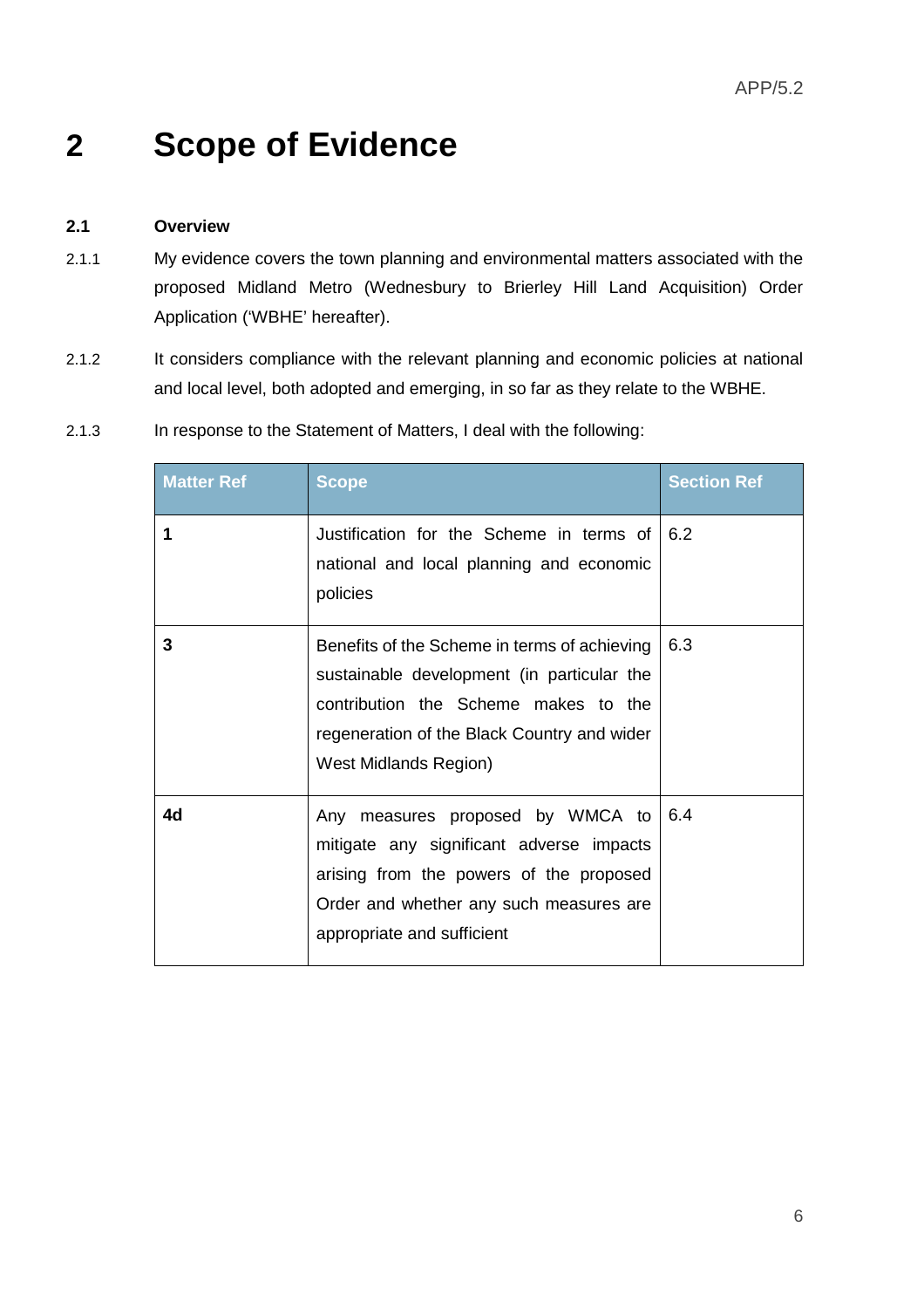### **3 Summary and Conclusions**

3.1.1 I have dealt in full or part with the matters in the Statement of Matters **[GEN/3]**, in so far that I believe are of relevance to this scope of evidence and a summary of these are out below. I acknowledge the objections lodged to the Proposed Order, however I do not believe these are relevant to this scope of evidence and are dealt with in evidence provided by others.

#### **3.2 Matter 1**

#### **The extent to which the objective of the TWA Land Acquisition Order is consistent with National, Local planning and economic policies**

- 3.2.1 I am satisfied that the objectives of the WBHE are consistent with National Planning Policy Framework **[WBHE/E8]**. I am also satisfied that the objectives of the Scheme are consistent with and strongly align with the Black Country Core Strategy **[WBHE/E23]** - adopted February 2011, Black County Core Strategy Review – Issues and Options **[WBHE/E26]** – September 2017, Dudley Borough Development Strategy **[WBHE/E27]** – adopted March 2017, Dudley Area Action Plan **[WBHE/E28]** – adopted March 2017, Brierley Hill Action Plan **[WBHE/E29]** – adopted April 2011, Sandwell Strategic Allocation Development Plan **[WBHE/E30]** – adopted December 2012 and the West Bromwich Action Plan **[WBHE/F21]** – December 2012.
- 3.2.2 I have considered the Black Country Capacity Review (May 2018) **[WBHE/E31]**, West Midlands Industrial Strategy – Consultation Document (September 2018) **[WBHE/E32]**, Blackbrook Valley Area Local Development Order (2018) **[WBHE/E33]**, Black Country Strategic Economic Plan (March 2017) **[WBHE/E35]**, West Midlands Combined Authority Strategic Economic Plan 2030 (2016) **[WBHE/E34]**, the Midlands Engine for Growth Prospectus (2015) **[WBHE/E2]**, and Looking Forward: The Black Country in 2033 (2003) **[WBHE/E36]**. I am satisfied that the objectives of the WBHE are consistent with these.
- 3.2.3 The key drivers behind these policies are improved connectivity, better public transport services and infrastructure and supporting regeneration and inward investment into the Black Country. In particular, the local planning policy framework promotes the regeneration of the Black Country with a strategy to focus investment and growth into key centres and regeneration corridors. To this end I consider that the objectives of the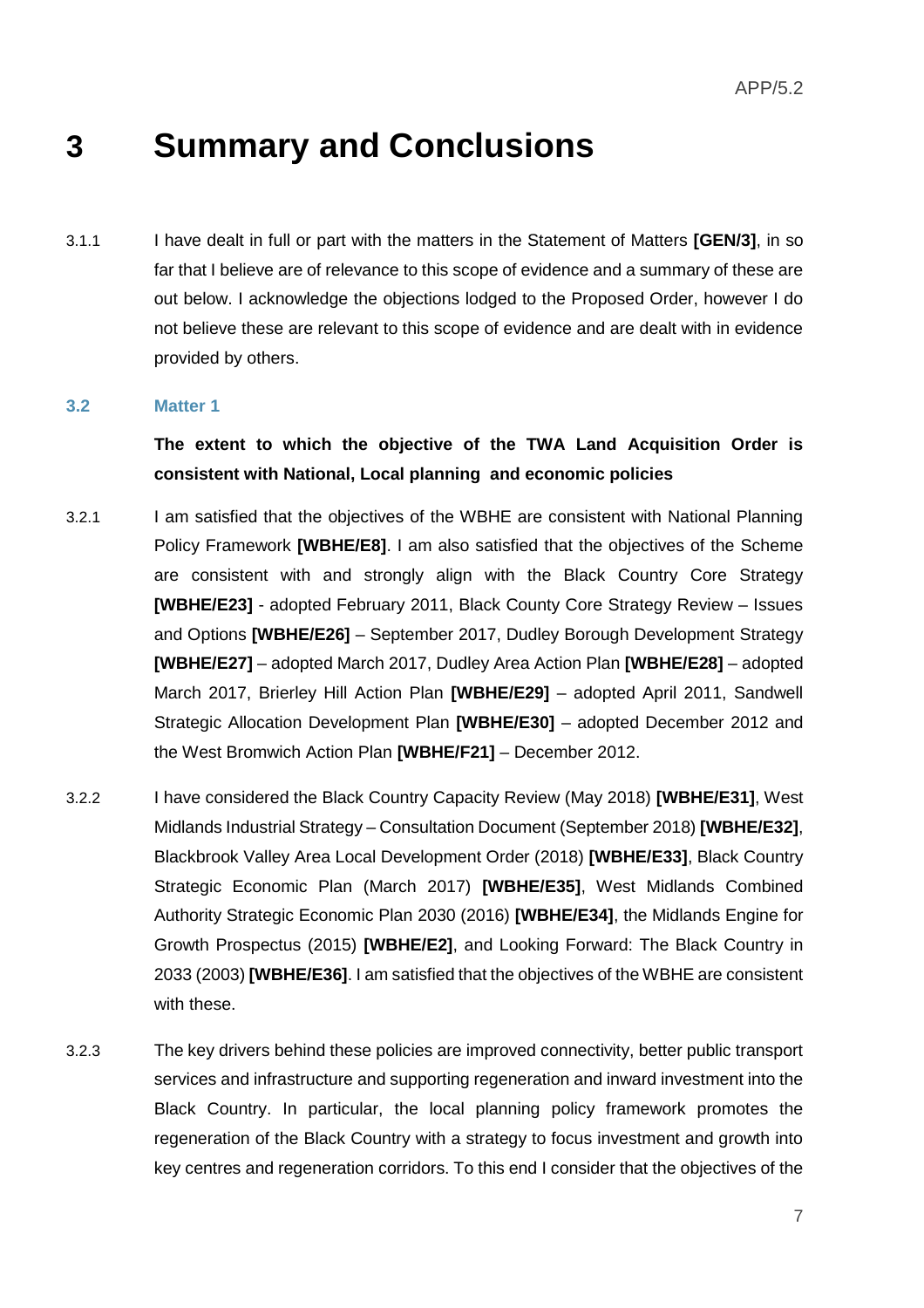WBHE are consistent with all aspects of the local planning policy and economic policy frameworks.

#### **3.3 Matter 3**

**Benefits of the Scheme in terms of achieving sustainable development (in particular the contribution the Scheme makes to the regeneration of the Black Country and wider West Midlands region)**

I believe the WBHE will contribute significantly to the economic prosperity of the Black Country by providing much needed improved levels of public transport and connectivity to Brierley Hill, Dudley and West Bromwich Centres along with over 50 major development opportunity sites located along the route. The WBHE will also contribute to tackling social deprivation by providing opportunities for improved access to jobs, health and education facilities and leisure and retail attractions.

#### **3.4 Matter 4d**

**Any significant adverse environmental impacts arising from the powers of the proposed Order and whether any such measures are appropriate and significant**

- 3.4.1 With reference to the submitted ES **[WBHE/B9]**, I am familiar with the key environmental impacts of the constructing and operating the WBHE and the measures proposed by the WMCA to mitigate any adverse impacts of the works authorised by the 2005 Order.
- 3.4.2 I am content that the ES submitted with the application for the 2005 Order **[WBHE/B9]**, was prepared in accordance with and regard to the requirements of the Transport and Works (Applications and Objections Procedure) (England and Wales) Rules 2006 **[WBHE/E20]**.
- 3.4.3 I am satisfied that all significant economic, social and environmental effects were identified and assessed in the ES **[WBHE/B9]** and that suitable and adequate mitigation measures are available to ensure the Scheme is acceptable in all respects.
- 3.4.4 I have also set out in para 4.5.3 of my Proof the position in relation to planning consent for the Scheme, where the Order is the subject of a Deemed planning permission, subject to a series of conditions. Furthermore, no further consent is required as the planning permission has been implemented through the satisfactory discharge of conditions and the carrying out of works that constitute 'a material operation' in relation to the Dudley Town Centre and Dudley Port Stops.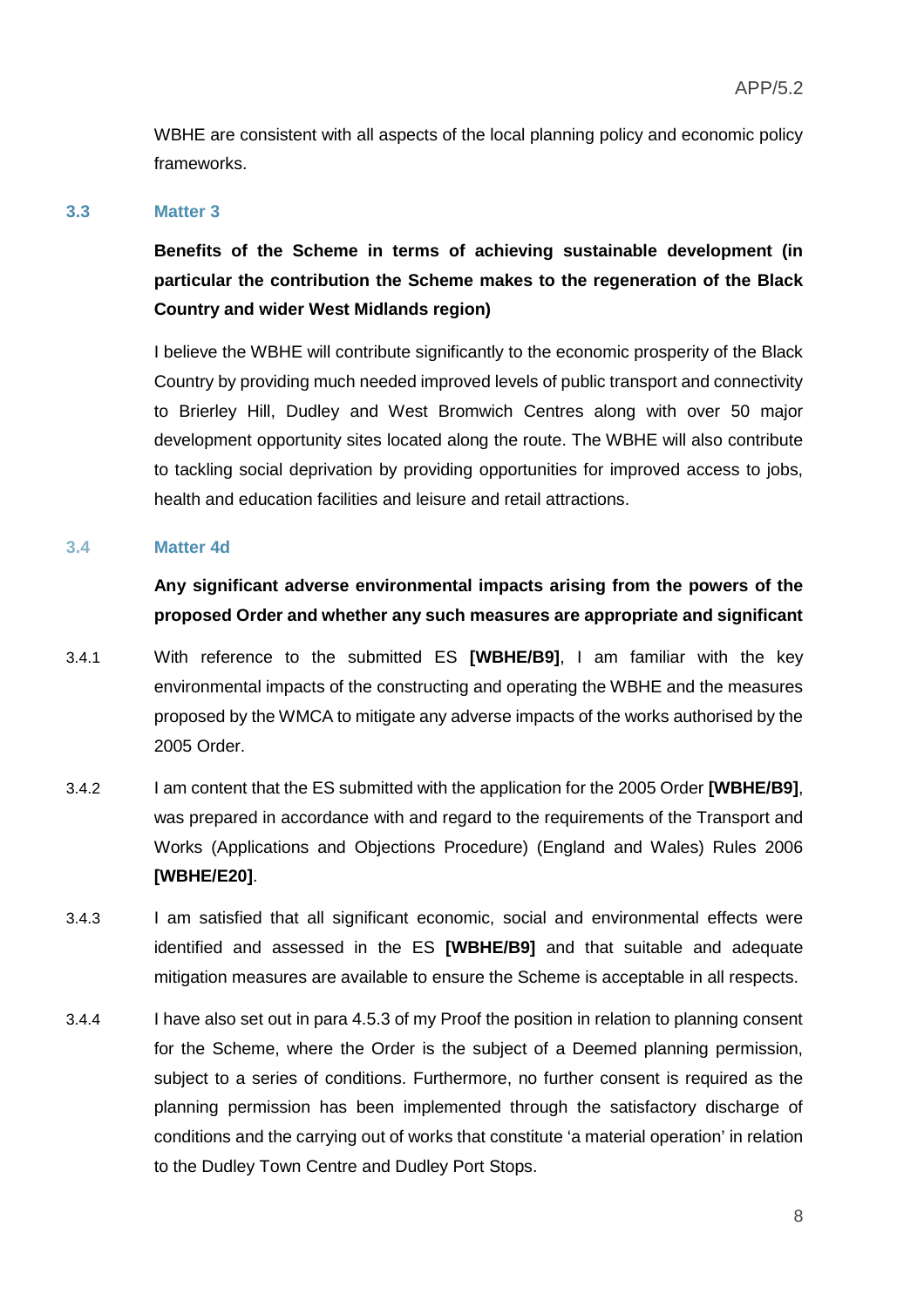- 3.4.5 In relation to these, I refer to you to the Decision Notice from Sandwell Metropolitan Borough Council **[WBHE/B11]** confirming discharge of the relevant conditions and also their letter **[WBHE/F23]** confirming a material operation has occurred and the consent is extant. I also note the Decision Notice from Dudley Metropolitan Borough Council **[WBHE/F6]** and letter confirming carrying out of the works **[WBHE/B10]**.
- 3.4.6 In conclusion, I respectfully request that the Secretary of State determines to make the Midland Metro (Wednesbury to Brierley Hull Land Acquisition) Order.